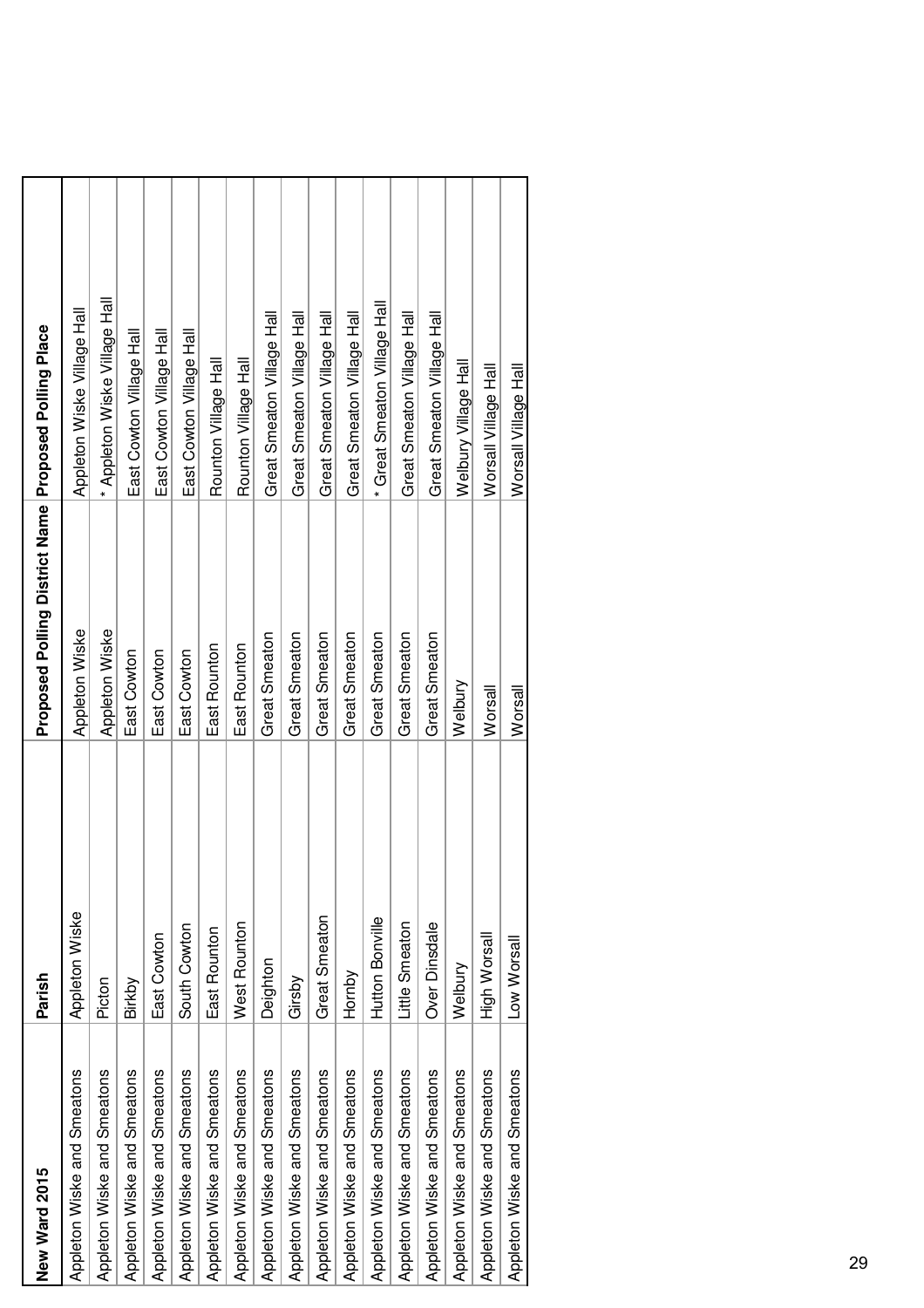| New Ward 2015       | Parish                            | Proposed Polling District Name Proposed Polling Place |                                    |
|---------------------|-----------------------------------|-------------------------------------------------------|------------------------------------|
| Bagby and Thorntons | Bagby                             | Bagby                                                 | Bagby Church Hall                  |
| Bagby and Thorntons | Balk                              | Bagby                                                 | Bagby Church Hall                  |
| Bagby and Thorntons | Borrowby                          | Borrowby                                              | Borrowby Village Hall Institute    |
| Bagby and Thorntons | Leake                             | Borrowby                                              | Borrowby Village Hall Institute    |
| Bagby and Thorntons | Cowesby                           | Knayton                                               | Knayton Village Institute          |
| Bagby and Thorntons | Knayton with Brawith              | Knayton                                               | Knayton Village Institute          |
| Bagby and Thorntons | Upsall                            | Knayton                                               | Knayton Village Institute          |
| Bagby and Thorntons | Kepwick                           | Nether Silton                                         | Nether Silton Village Hall         |
| Bagby and Thorntons | Landmoth-cum-Catto                | Nether Silton                                         | * Nether Silton Village Hall       |
| Bagby and Thorntons | Nether Silton                     | Nether Silton                                         | Nether Silton Village Hall         |
| Bagby and Thorntons | Over Silton                       | Nether Silton                                         | Nether Silton Village Hall         |
| Bagby and Thorntons | North Kilvington                  | South Kilvington                                      | ** South Kilvington - Old Oak Tree |
| Bagby and Thorntons | South Kilvington                  | South Kilvington                                      | ** South Kilvington - Old Oak Tree |
| Bagby and Thorntons | Thornbrough                       | South Kilvington                                      | ** South Kilvington - Old Oak Tree |
| Bagby and Thorntons | Boltby                            | Sutton                                                | Sutton New Village Hall            |
| Bagby and Thorntons | Felixkirk                         | Sutton                                                | Sutton New Village Hall            |
| Bagby and Thorntons | Hood Grange                       | Sutton                                                | Sutton New Village Hall            |
| Bagby and Thorntons | Kirby Knowle                      | Sutton                                                | Sutton New Village Hall            |
| Bagby and Thorntons | tonecliffe<br>Sutton-under-Whites | Sutton                                                | Sutton New Village Hall            |
| Bagby and Thorntons | Thirlby                           | Sutton                                                | Sutton New Village Hall            |
| Bagby and Thorntons | Cotcliffe & Crosby                | Thornton-Le-Beans                                     | Thornton-le-Beans Village Hall     |
| Bagby and Thorntons | Cotcliffe & Crosby                | Thornton-Le-Beans                                     | Thornton-le-Beans Village Hall     |
| Bagby and Thorntons | Thornton-Le-Beans                 | Thornton-Le-Beans                                     | Thornton-le-Beans Village Hall     |
| Bagby and Thorntons | Thornton-Le-Moor                  | Thornton-Le-Beans                                     | Thornton-le-Beans Village Hall     |
| Bagby and Thorntons | Thornton-Le-Street                | Thornton-Le-Beans                                     | Thornton-le-Beans Village Hall     |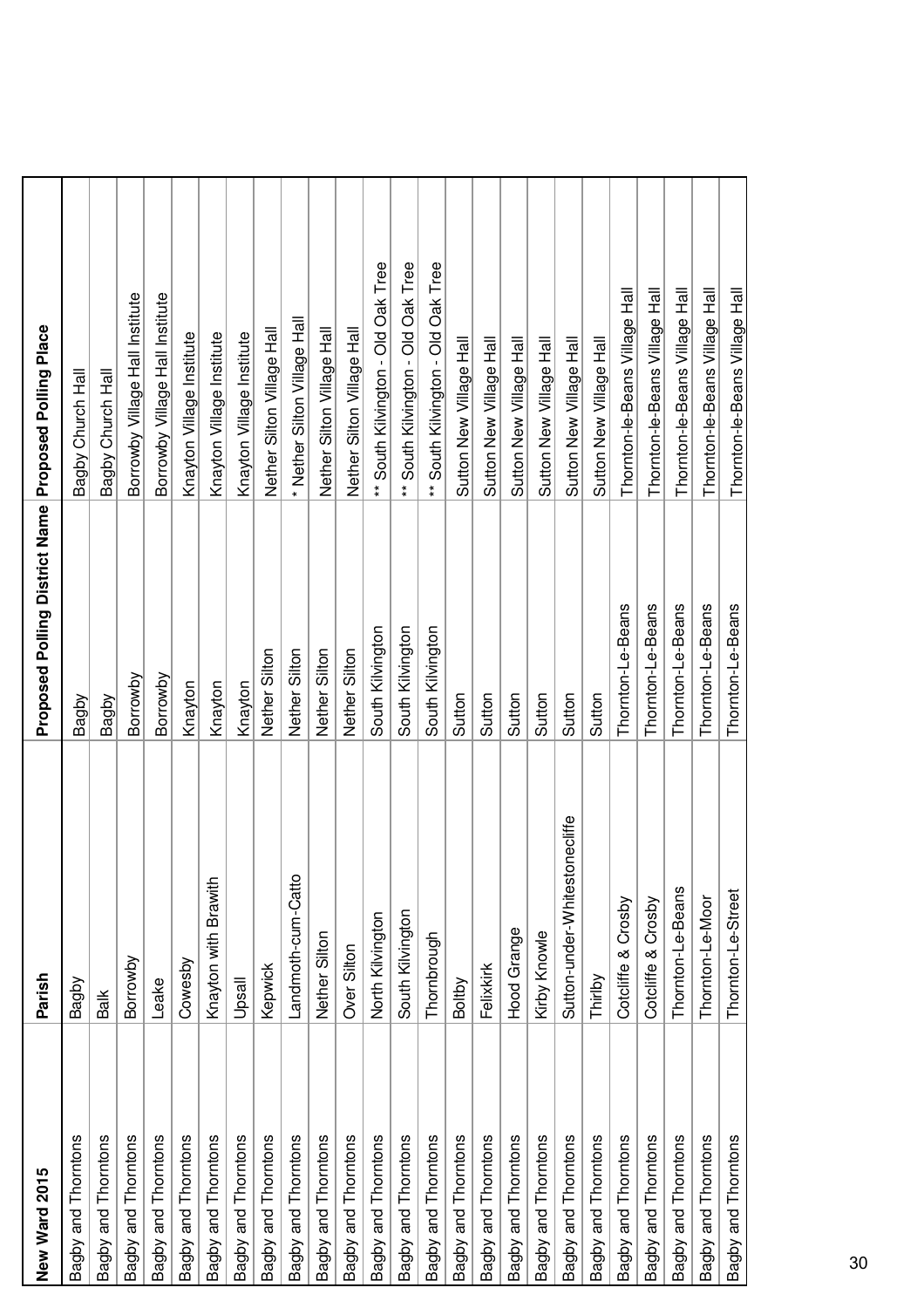| New Ward 2015 | Parish                        | Proposed Polling District Name Proposed Polling Place |                                  |
|---------------|-------------------------------|-------------------------------------------------------|----------------------------------|
| <b>Bedale</b> | ত<br>Aiskew (Aiskew War       | Aiskew                                                | Aiskew Methodist Hall            |
| <b>Bedale</b> | Aiskew Leeming Bar            | Aiskew Leeming Bar                                    | Leeming Garth Care Home          |
| <b>Bedale</b> | <b>Bedale</b>                 | <b>Bedale</b>                                         | Bedale Hall                      |
| <b>Bedale</b> | Burneston                     | <b>Burneston</b>                                      | Burneston C.E School             |
| <b>Bedale</b> | Swainby with Allerthorpe      | Burneston                                             | Burneston C.E School             |
| <b>Bedale</b> | Theakston                     | Burneston                                             | Burneston C.E School             |
| <b>Bedale</b> | Holtby<br>Ainderby Mires with | Crakehall                                             | Crakehall Village Hall           |
| <b>Bedale</b> | Crakehall                     | Crakehall                                             | Crakehall Village Hall           |
| <b>Bedale</b> | Hackforth                     | Crakehall                                             | Crakehall Village Hall           |
| <b>Bedale</b> | Langthorne                    | Crakehall                                             | Crakehall Village Hall           |
| <b>Bedale</b> | Rand Grange                   | Crakehall                                             | Crakehall Village Hall           |
| <b>Bedale</b> | lewton<br>Exelby, Leeming & N | Exelby, Leeming And Newton                            | Exelby Leeming Village Hall      |
| <b>Bedale</b> | Gatenby                       | Exelby, Leeming And Newton                            | Exelby Leeming Village Hall      |
| Easingwold    | Aldwark                       | Alne                                                  | Alne Village Hall                |
| Easingwold    | Alne                          | Alne                                                  | Alne Village Hall                |
| Easingwold    | Flawith                       | Alne                                                  | Alne Village Hall                |
| Easingwold    | Youlton                       | Alne                                                  | Alne Village Hall                |
| Easingwold    | Crayke                        | Crayke                                                | Crayke Sports Club               |
| Easingwold    | Easingwold                    | Easingwold                                            | Easingwold Methodist Schoolrooms |
| Easingwold    | Linton on Ouse                | Linton-On-Ouse                                        | Linton-on-Ouse Village Hall      |
| Easingwold    | Newton on Ouse                | Newton-On-Ouse                                        | Newton-on-Ouse Parish Hall       |
| Easingwold    | Beningbrough                  | Shipton                                               | Shipton Methodist Schoolroom     |
| Easingwold    | Overton                       | Shipton                                               | Shipton Methodist Schoolroom     |
| Easingwold    | Shipton                       | Shipton                                               | Shipton Methodist Schoolroom     |
| Easingwold    | Tollerton                     | Tollerton                                             | Tollerton War Memorial Institute |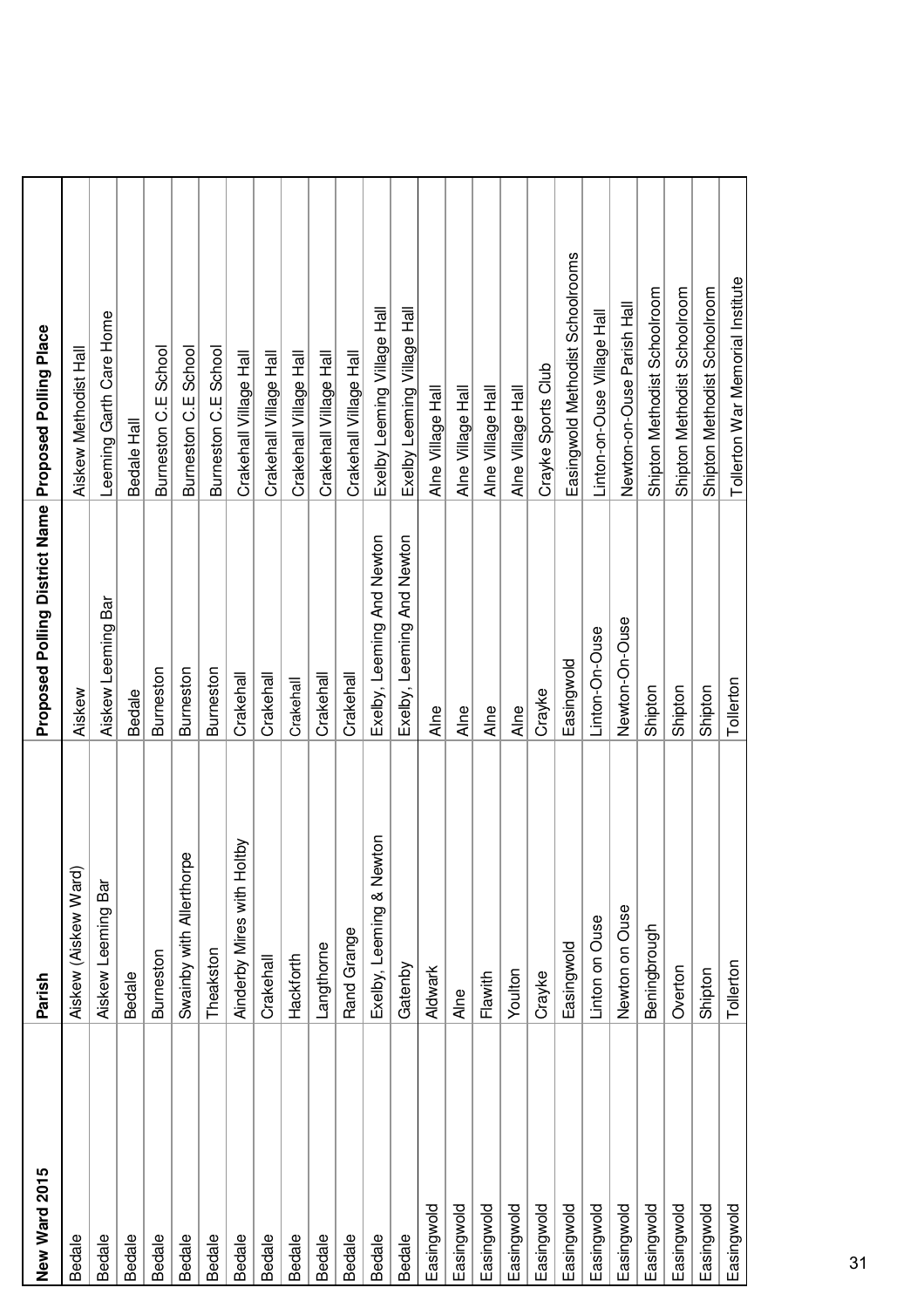| New Ward 2015 | Parish                     | Proposed Polling District Name Proposed Polling Place |                                         |
|---------------|----------------------------|-------------------------------------------------------|-----------------------------------------|
| Great Ayton   | <b>Bilsdale Midcable</b>   | Bilsdale Midcable                                     | Chopgate Village Hall                   |
| Great Ayton   | Great Ayton                | Great Ayton (Marwood)                                 | Great Ayton Parochial Church Hall       |
| Great Ayton   | Great Ayton                | Great Ayton (Roseberry)                               | Great Ayton WI Hall                     |
| Great Ayton   | -ittle Ayton               | Great Ayton (Roseberry)                               | Great Ayton WI Hall                     |
| Great Ayton   | Ingleby Greenhow           | Ingleby Greenhow                                      | Ingleby Greenhow and Easby Village Hall |
| Great Ayton   | Easby                      | Kildale                                               | Kildale Village Hall                    |
| Great Ayton   | Kildale                    | Kildale                                               | Kildale Village Hall                    |
| Huby          | λqs.<br>Brandsby-Cum-Stear | Brandsby                                              | Brandsby Cholmeley Hall                 |
| Huby          | Dalby-Cum-Skewsby          | Brandsby                                              | Brandsby Cholmeley Hall                 |
| Huby          | Whenby                     | Brandsby                                              | Brandsby Cholmeley Hall                 |
| Huby          | Yearsley                   | Brandsby                                              | Brandsby Cholmeley Hall                 |
| Huby          | Huby                       | VqnHi                                                 | Huby Methodist Church                   |
| Huby          | Farlington                 | Stillington                                           | Stillington Village Hall                |
| Huby          | Marton-Cum-Moxby           | Stillington                                           | Stillington Village Hall                |
| Huby          | Stillington                | Stillington                                           | Stillington Village Hall                |
| Huby          | Sutton-on-the-Forest       | Sutton-on-the-Forest                                  | Sutton Grey Village Hall                |
|               |                            |                                                       |                                         |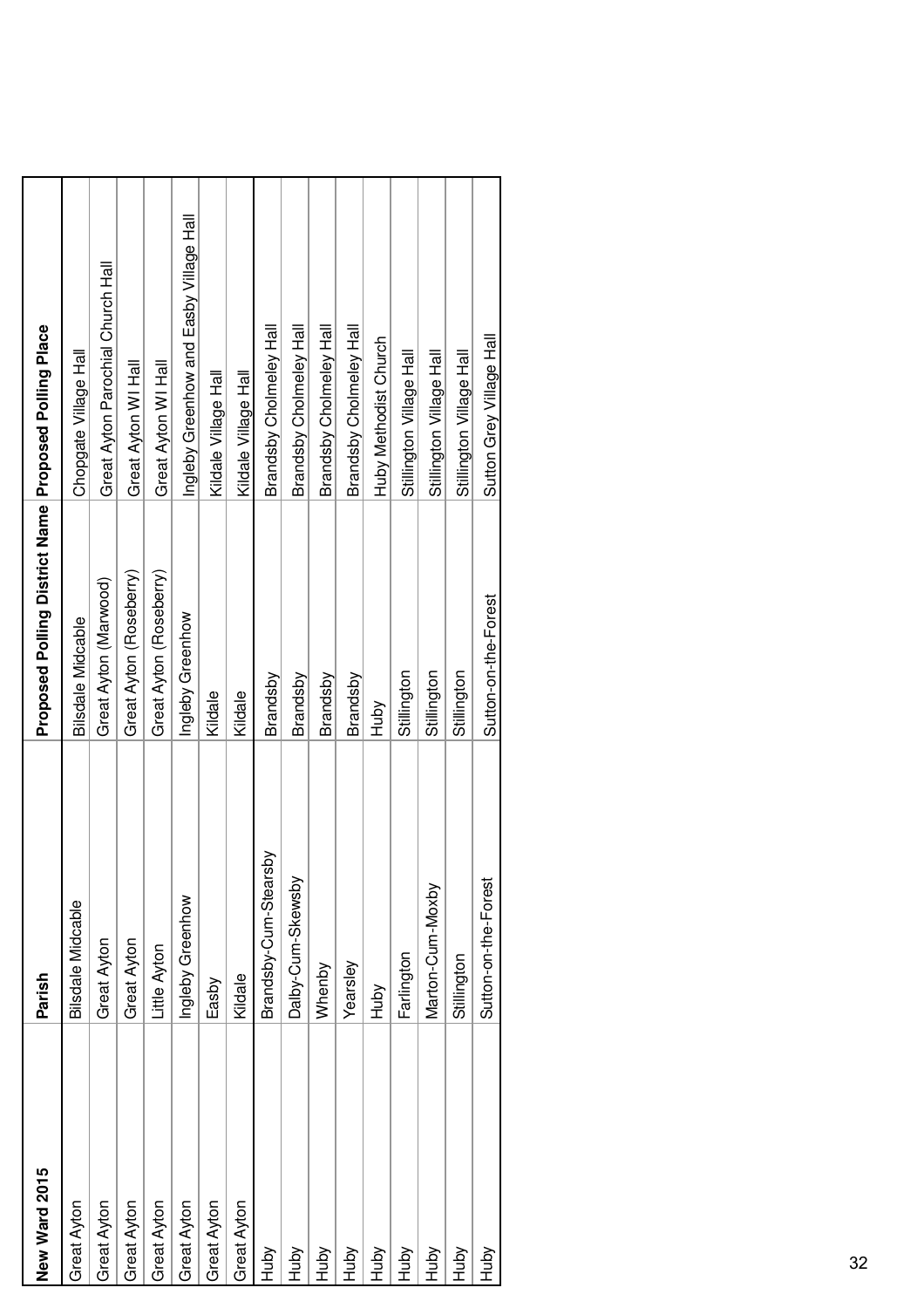| New Ward 2015   | Parish                          | Proposed Polling District Name Proposed Polling Place |                                     |
|-----------------|---------------------------------|-------------------------------------------------------|-------------------------------------|
| Hutton Rudby    | Crathorne                       | Crathorne                                             | Crathorne Reading Room              |
| Hutton Rudby    | Hutton Rudby                    | Hutton Rudby                                          | Hutton Rudby Village Hall           |
| Hutton Rudby    | Middleton-on-Leven              | Hutton Rudby                                          | * Hutton Rudby Village Hall         |
| Hutton Rudby    | Rudby                           | Hutton Rudby                                          | Hutton Rudby Village Hall           |
| Hutton Rudby    | Sexhow                          | Hutton Rudby                                          | Hutton Rudby Village Hall           |
| Hutton Rudby    | Skutterskelfe                   | Hutton Rudby                                          | * Hutton Rudby Village Hall         |
| Hutton Rudby    | Newby                           | Seamer                                                | Seamer Village Hall                 |
| Hutton Rudby    | Seamer                          | Seamer                                                | Seamer Village Hall                 |
| Morton-on-Swale | izenby<br>Danby Wiske with La   | Danby Wiske                                           | Danby Wiske Village Hall            |
| Morton-on-Swale | Great Langton                   | Great Langton                                         | Great Langton - The Old School      |
| Morton-on-Swale | Kiplin                          | Great Langton                                         | Great Langton - The Old School      |
| Morton-on-Swale | Little Langton                  | Great Langton                                         | Great Langton - The Old School      |
| Morton-on-Swale | Whitwell                        | Great Langton                                         | Great Langton - The Old School      |
| Morton-on-Swale | Killerby                        | Kirkby Fleetham                                       | Kirkby Fleetham Village Hall        |
| Morton-on-Swale | Fencote<br>Kirkby Fleetham with | Kirkby Fleetham                                       | Kirkby Fleetham Village Hall        |
| Morton-on-Swale | Ainderby Steeple                | Morton-On-Swale                                       | Morton-on-Swale Village Hall        |
| Morton-on-Swale | Morton-on-Swale                 | Morton-On-Swale                                       | Morton-on-Swale Village Hall        |
| Morton-on-Swale | North Otterington               | Morton-On-Swale                                       | Morton-on-Swale Village Hall        |
| Morton-on-Swale | Thrintoft                       | Morton-On-Swale                                       | Morton-on-Swale Village Hall        |
| Morton-on-Swale | Warlaby                         | Morton-On-Swale                                       | Morton-on-Swale Village Hall        |
| Morton-on-Swale | Yafforth                        | Morton-On-Swale                                       | Morton-on-Swale Village Hall        |
| Morton-on-Swale | Scruton                         | Scruton                                               | Scruton Coore Memorial Hall         |
| Morton-on-Swale | Maunby                          | South Otterington                                     | South Otterington Village Institute |
| Morton-on-Swale | Newby Wiske                     | South Otterington                                     | South Otterington Village Institute |
| Morton-on-Swale | South Otterington               | South Otterington                                     | South Otterington Village Institute |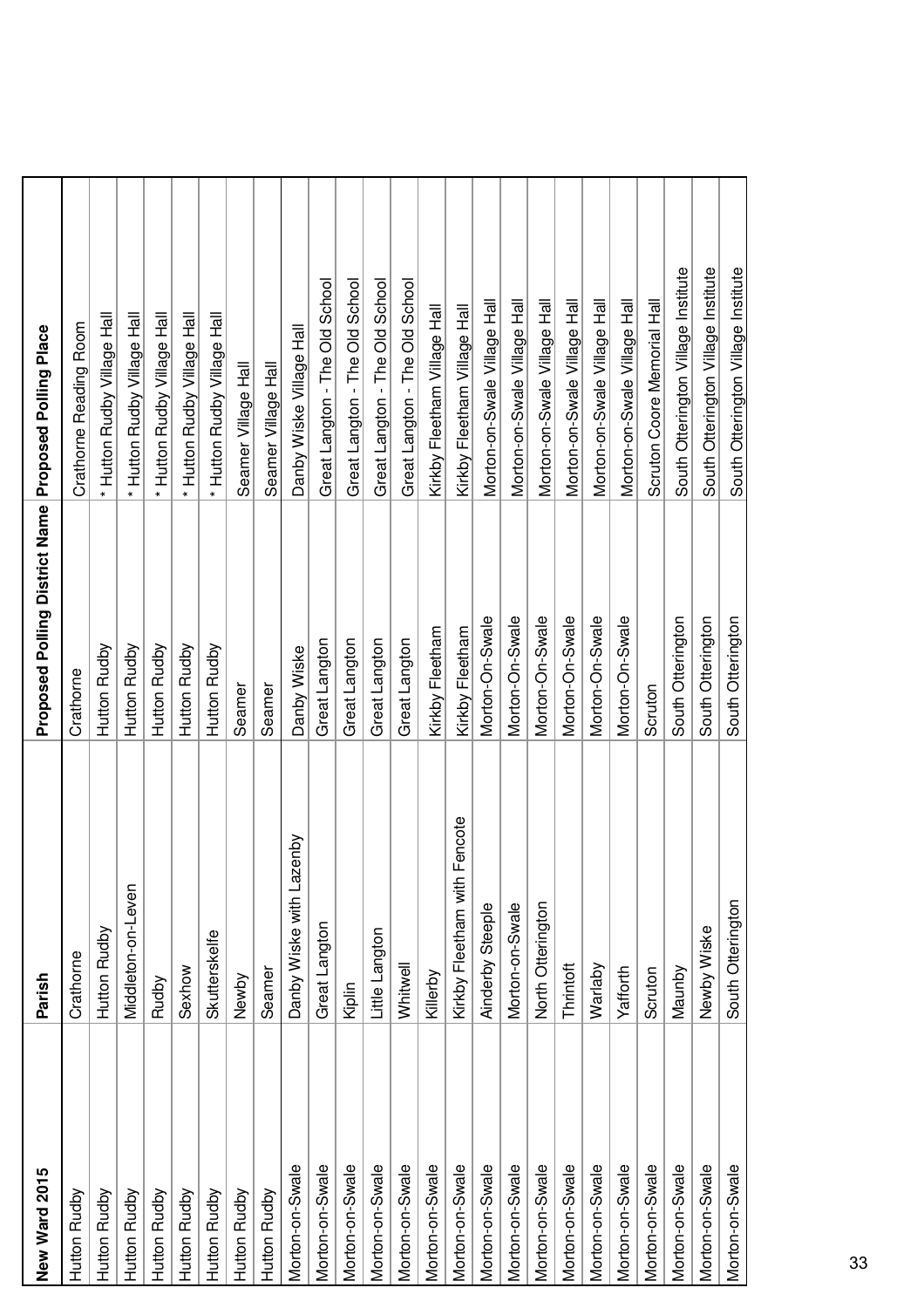| New Ward 2015                    | Parish                        | Proposed Polling District Name Proposed Polling Place |                                       |
|----------------------------------|-------------------------------|-------------------------------------------------------|---------------------------------------|
| Northallerton North and Brompton | Brompton                      | Brompton                                              | <b>Brompton Methodist Church</b>      |
| Northallerton North and Brompton | ast<br>Northallerton North E  | Northallerton North East                              | Northallerton The Forum               |
| Northallerton North and Brompton | Northallerton North West      | Northallerton North West                              | Northallerton The Forum               |
| Northallerton South              | Northallerton Central         | Northallerton Central                                 | Northallerton The Forum               |
| Northallerton South              | Northallerton South           | Northallerton South                                   | Northallerton The Forum               |
| Osmotherley and Swainby          | Carlton                       | Carlton                                               | Carlton Village Hall                  |
| Osmotherley and Swainby          | Faceby                        | Carlton                                               | Carlton Village Hall                  |
| Osmotherley and Swainby          | Great Busby                   | Carlton                                               | Carlton Village Hall                  |
| Osmotherley and Swainby          | Little Busby                  | Carlton                                               | Carlton Village Hall                  |
| Osmotherley and Swainby          | East Harlsey                  | East Harlsey                                          | East Harlsey Village Hall             |
| Osmotherley and Swainby          | Ingleby Arncliffe             | Ingleby Arncliffe                                     | Ingleby Cross Village Hall            |
| Osmotherley and Swainby          | Kirby Sigston                 | Kirby Sigston                                         | Kirby Sigston & District Village Hall |
| Osmotherley and Swainby          | Sowerby-under-Cotcliffe       | Kirby Sigston                                         | Kirby Sigston & District Village Hall |
| Osmotherley and Swainby          | Ellerbeck                     | Osmotherley                                           | Osmotherley Village Hall              |
| Osmotherley and Swainby          | Osmotherley                   | Osmotherley                                           | Osmotherley Village Hall              |
| Osmotherley and Swainby          | Thimbleby                     | Osmotherley                                           | Osmotherley Village Hall              |
| Osmotherley and Swainby          | West Harlsey                  | Osmotherley                                           | Osmotherley Village Hall              |
| Osmotherley and Swainby          | ikeld<br>Winton, Stank & Hall | Osmotherley                                           | Osmotherley Village Hall              |
| Osmotherley and Swainby          | Potto                         | Potto                                                 | Potto Village Hall                    |
| Osmotherley and Swainby          | Whorlton                      | Whorlton                                              | Swainby New Church Hall               |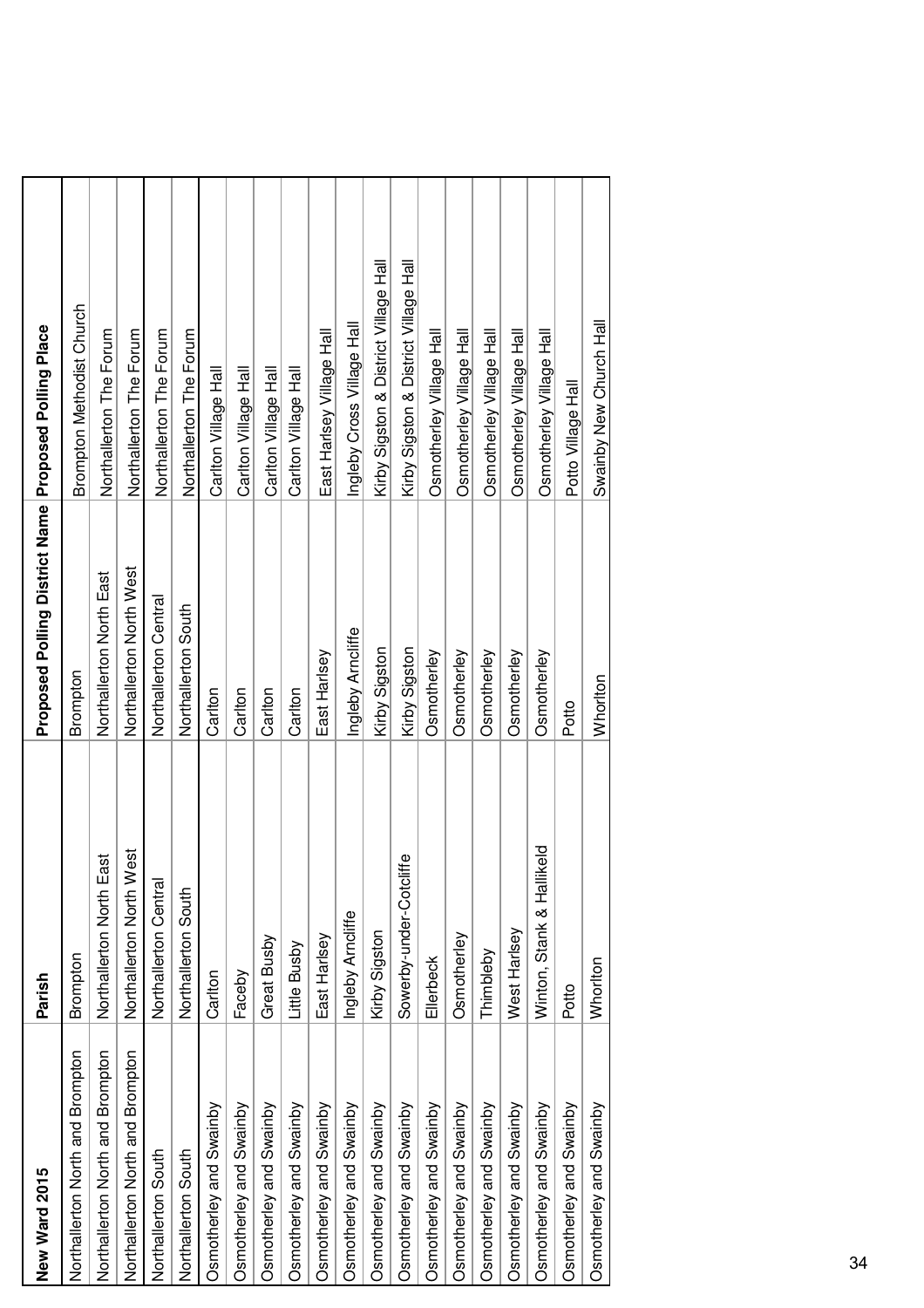| New Ward 2015           | Parish                            | Proposed Polling District Name Proposed Polling Place |                                  |
|-------------------------|-----------------------------------|-------------------------------------------------------|----------------------------------|
| Raskelf and White Horse | Angram Grange                     | Carlton Husthwaite                                    | #Carlton Husthwaite Village Hall |
| Raskelf and White Horse | Carlton Husthwaite                | Carlton Husthwaite                                    | #Carlton Husthwaite Village Hall |
| Raskelf and White Horse | Coxwold                           | Coxwold                                               | Coxwold Village Hall             |
| Raskelf and White Horse | Kilburn High & Low                | Coxwold                                               | #Coxwold Village Hall            |
| Raskelf and White Horse | Newburgh                          | Coxwold                                               | Coxwold Village Hall             |
| Raskelf and White Horse | Oulston                           | Coxwold                                               | Coxwold Village Hall             |
| Raskelf and White Horse | Wildon Grange                     | Coxwold                                               | #Coxwold Village Hall            |
| Raskelf and White Horse | <b>Brafferton</b>                 | Helperby                                              | Helperby Millennium Hall         |
| Raskelf and White Horse | Fawdington                        | Helperby                                              | Helperby Millennium Hall         |
| Raskelf and White Horse | Helperby                          | Helperby                                              | Helperby Millennium Hall         |
| Raskelf and White Horse | Myton-on-Swale                    | Helperby                                              | Helperby Millennium Hall         |
| Raskelf and White Horse | Husthwaite                        | Husthwaite                                            | Husthwaite Village Hall          |
| Raskelf and White Horse | Thornton-on-the-Hill              | Husthwaite                                            | Husthwaite Village Hall          |
| Raskelf and White Horse | Birdforth                         | Raskelf                                               | Raskelf Village Hall             |
| Raskelf and White Horse | Raskelf                           | Raskelf                                               | Raskelf Village Hall             |
| Raskelf and White Horse | Thormanby                         | Raskelf                                               | Raskelf Village Hall             |
| Raskelf and White Horse | Thirkleby High & Low with Osgodby | Thirkleby                                             | * Thirkleby Village Hall         |
| Raskelf and White Horse | Tholthorpe                        | Tholthorpe                                            | Tholthorpe Village Hall          |
|                         |                                   |                                                       |                                  |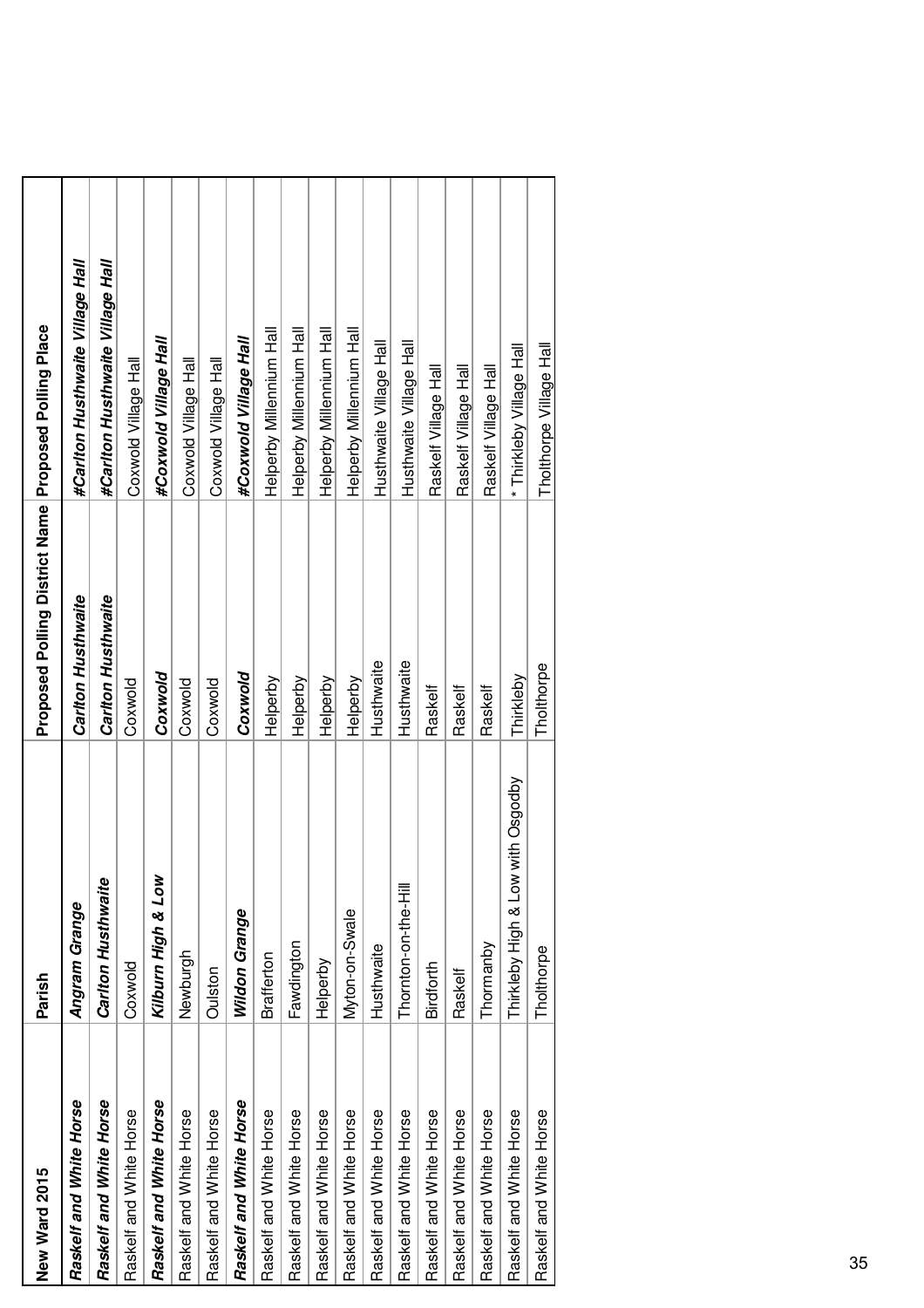| New Ward 2015         | Parish                   | Proposed Polling District Name Proposed Polling Place |                                    |
|-----------------------|--------------------------|-------------------------------------------------------|------------------------------------|
| Romanby               | Romanby Broomfield       | Romanby                                               | Broomfield Sacred Hearts RC School |
| Romanby               | Romanby Romanby          | Romanby                                               | Romanby Methodist Church Hall      |
| Sowerby and Topcliffe | Dalton                   | Dalton                                                | Dalton Village Hall                |
| Sowerby and Topcliffe | Eldmire with Crakehil    | Dalton                                                | Dalton Village Hall                |
| Sowerby and Topcliffe | Hutton Sessay            | Sessay                                                | Sessay Village Hall                |
| Sowerby and Topcliffe | Sessay                   | Sessay                                                | Sessay Village Hall                |
| Sowerby and Topcliffe | Sowerby                  | Sowerby                                               | Sowerby Scout Hut                  |
| Sowerby and Topcliffe | Topcliffe                | Topcliffe                                             | Topcliffe Village Hall             |
| Stokesley             | Great & Little Broughton | Great And Little Broughton                            | Great Broughton Village Hall       |
| Stokesley             | Kirkby                   | Great And Little Broughton                            | Great Broughton Village Hall       |
| Stokesley             | Stokesley                | Stokesley                                             | Stokesley Town Hall                |
|                       |                          |                                                       |                                    |